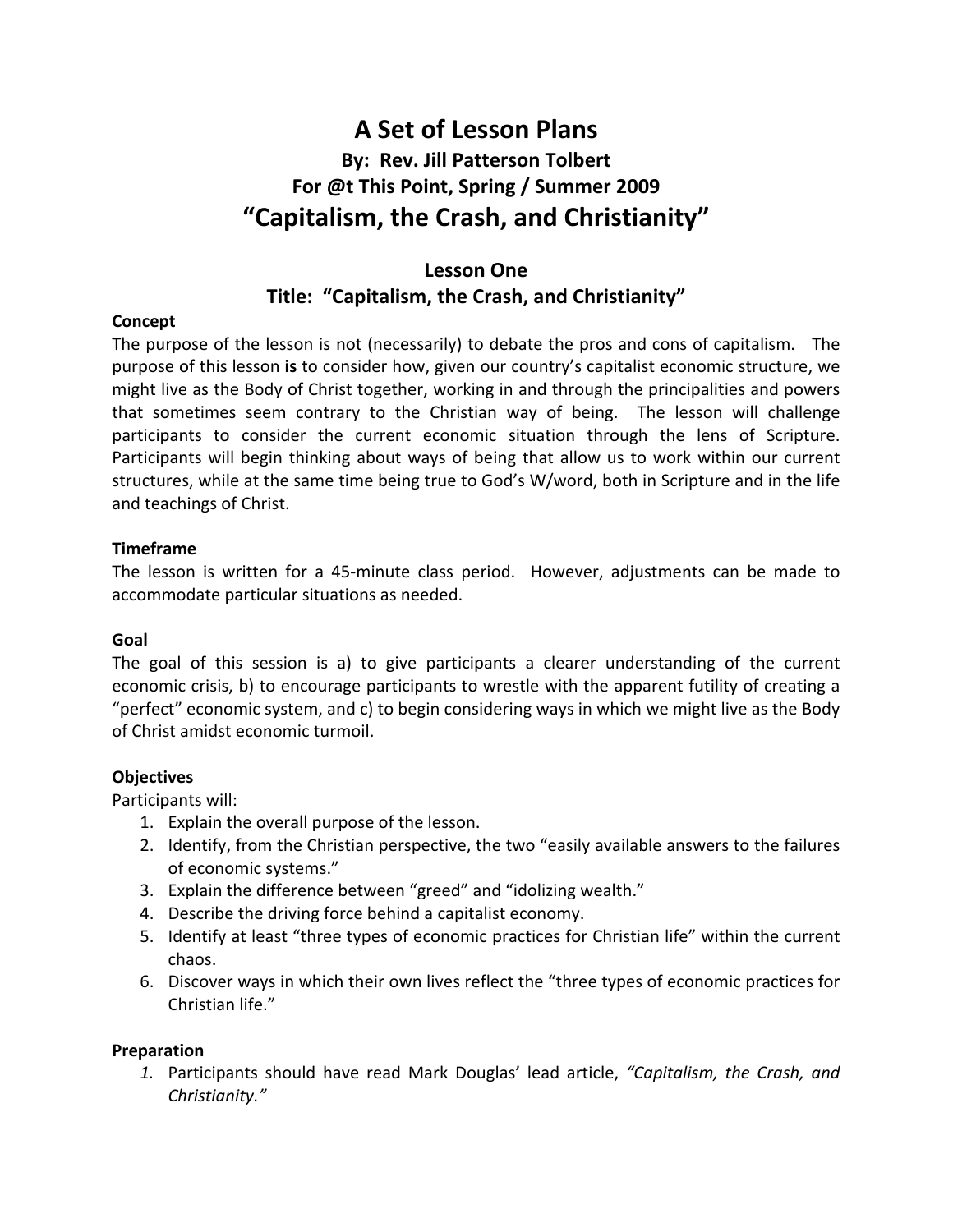- 2. Arrange the room in a way that is conducive to both large group discussion and small group sharing, ideally with tables for four to six people that are easily accessible and arranged to face a common space in one area of the room
- 3. Write the following statement on the board: **"As we gather, share with one another the ways in which you or those in your family have been personally affected by the current 'economic crisis.' Discuss changes you might have made in your day-to-day life as a result of the economy's downturn."**

### **Materials**

- 1. Bible
- 2. White / Chalk board and pens / chalk
- 3. paper and pen/cil/s at each table

#### **Sequence**

- 1. Opening (See question on board) As participants gather, have them share with one another the ways they have been affected by the economic downturn, and the changes they have made in their daily lives as a result of the financial crisis. After a brief period of time for sharing, ask the groups to summarize their conversations. **Have a scribe write key phrases on the board for later reference**. Before moving on, it might be helpful to read aloud the "Concept" section of this lesson plan so participants might understand the purpose of the day's lesson.
- 2. Explore Assign the following passages for small group consideration. Instruct each group to read the assigned text together, and then discuss what each might be saying to us in today's context.
	- a. 2 Chronicles 1:7-13
	- b. Jeremiah 17:5-11
	- c. Psalm 49
	- d. Luke 8:11-15
	- e. Revelation 18:1-20
- 3. Encounter
	- a. Ask participants to share their initial reactions to the lead article. Make a list of the points that Douglas makes, and rate each one with 1 to 5 stars, depending on how much agreement there is among the class with the statement or point made.
	- b. Invite participants to discuss in small groups which of Douglas' "three types of economic practices for Christian life" is more personally applicable or appealing. Encourage them to share ways in which they or their family members have engaged in one or more of these practices.
	- c. Encourage participants to consider which of the three practices, if any, is reflected in each of the above texts.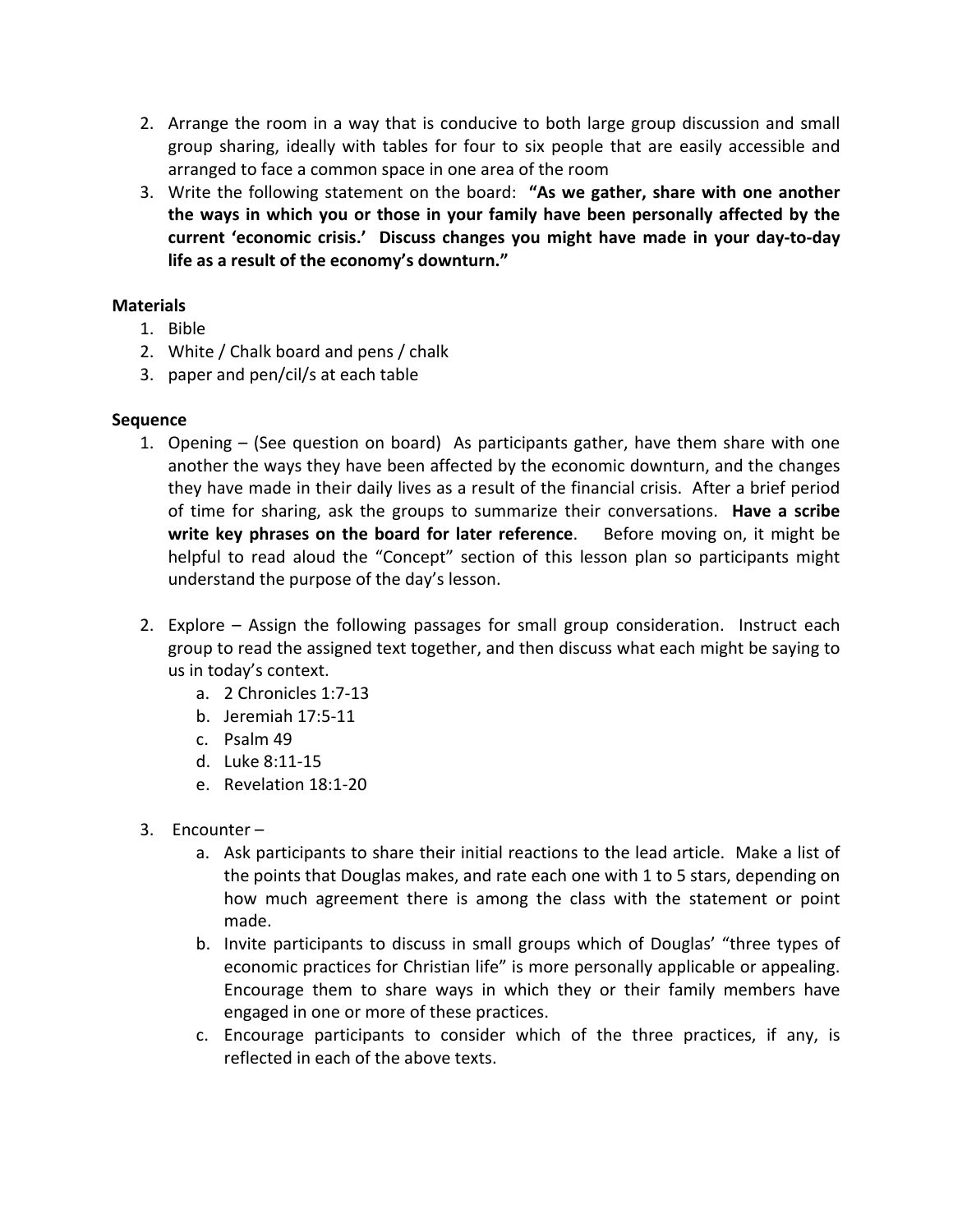- 4. Respond
	- a. Return to the list of key phrases created at the lesson's opening. Make a note of which of the three practices listed by Douglas is at work in the lives of participants as they continue to live into the current economic crisis.
	- b. Discuss ways in which our reactions to the current economic turmoil might not reflect the faith we profess. Follow this time with a collaboration of ways in which we might lean more towards faithful discernment, hopeful engagement, and / or loving patience that Professor Douglas references in his article.
- 5. Closing End with prayer, using the following words, or relevant words of your own choosing: "Gracious and merciful God, forgive us for the times when we are tempted put our ultimate trust in anything or anyone but you. As we continue to live into these uncertain times, keep our hearts and minds on that which is most certain—your love for us in Jesus Christ. Give us strength in the coming days to practice faithful discernment, hopeful engagement, and loving patience in all that we say and do. Amen."

## **Lesson Two Title: "Disciplining the Disordered"**

#### **Concept**

The purpose of this lesson is to challenge participants to consider their own desires in light of their participation in a community of faith. Learners will be challenged to think about how their life as a community of faith reflects "disciplined desire" in its day to day life together. Furthermore, participants will be encouraged to consider how their own desires might reflect "disorder," and urged to think about ways in which they might begin to discipline those "disordered desires."

#### **Timeframe**

The lesson is written for a 45-minute class period. However, adjustments can be made to accommodate particular situations as needed.

#### **Goal**

The goal of this session is a) to give participants a clearer picture of how each of us is susceptible to "disordered desire," and b) to begin to move towards more "disciplined desires," relying on Scripture, and more specifically, the book of Proverbs, to guide us along the way.

#### **Objectives**

Participants will:

- 1. Identify at least five intangible resources that the Christian community possesses.
- 2. Explain the difference between "disciplined desire" and "disordered desire."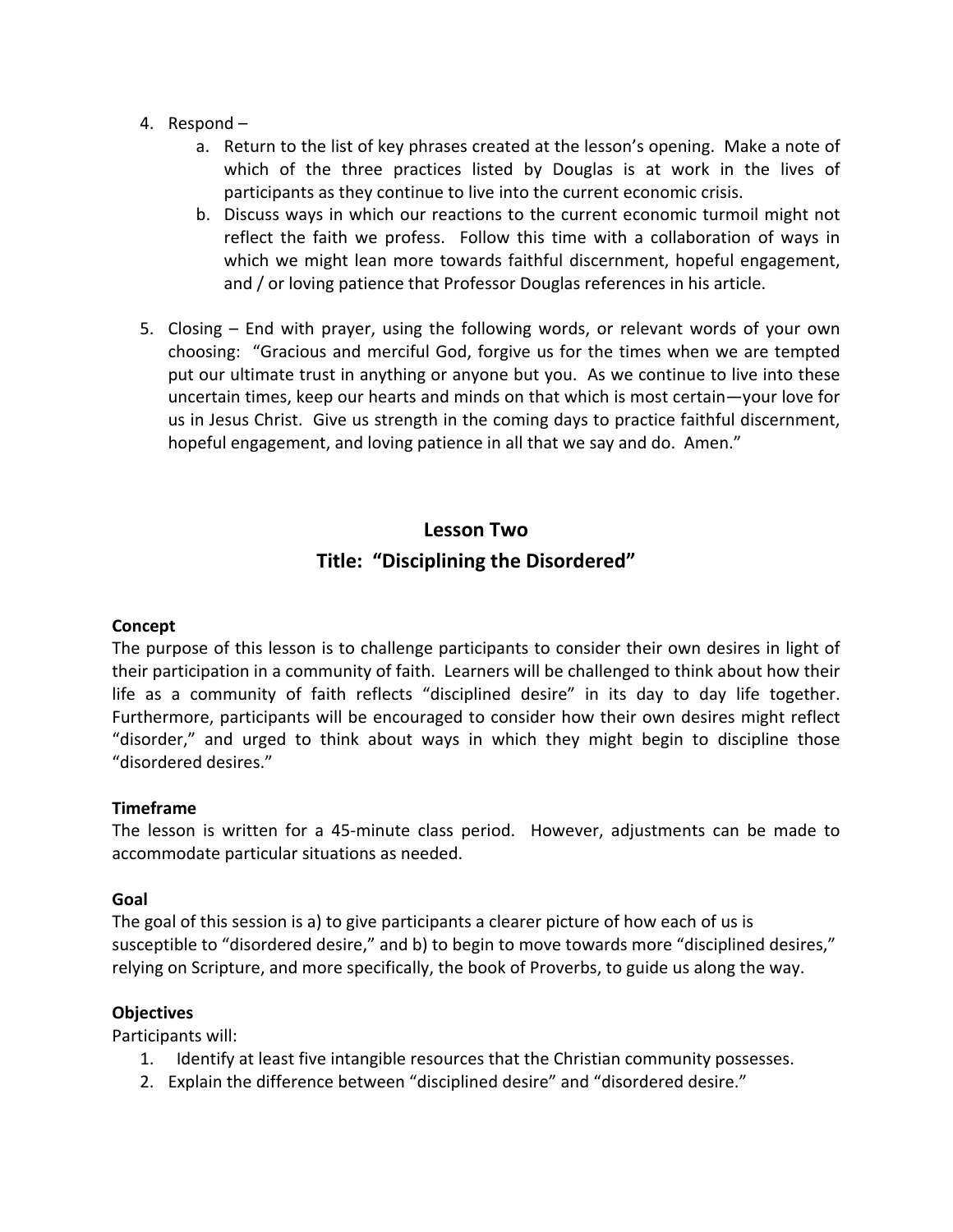- 3. Identify ways in which their particular community of faith engages in behavior that reflects the intangible possessions of a Christian community.
- 4. Recognize ways in which their own desires might be "disordered," and in need of "discipline"

### **Preparation**

- 1. Participants should have read Timothy J. Sandoval's response article, *"Training Desire in Proverbs,"* as well as *"A Reply of Gratitude*," by Professor Douglas.
- **2.** Arrange the room in a way that is conducive to both large group discussion and small group sharing, ideally with tables for four to six people that are easily accessible and arranged to face a common space in one area of the room.
- **3.** Write the following statement on the board: **"As we gather, read Proverbs 1:10-19, and make note of any phrases that you find particularly interesting or meaningful. Read it again slowly, and if you have time, rewrite these verses in your own, more contemporary language."**

### **Materials**

- 1. Bible
- 2. White / Chalk board and pens / chalk
- 3. paper and pen/cil/s at each table

### **Sequence**

- 1. Opening
	- a. (See question on board) As participants gather, encourage them to reflect silently on the passage on the board. If time allows, invite some to share all or part of their paraphrase of the verses.
	- b. Introduce the phrases "disordered desire" and "disciplined desire." Make a list of words or phrases that reflect each phrase.
- 2. Explore Have participants select one of the following passages to consider, making sure that each passage is chosen by at least one person. Allow three to five minutes for reading of the passage with the following question in mind: What do these verses suggest to us about "disordered desire" and / or "disciplined desire?"
	- a. Proverbs 313-18
	- b. Proverbs 11:28
	- c. Proverbs 13:6-9
	- d. Proverbs 22:1-2
	- e. Proverbs 23:1-5
	- f. Proverbs 27:23-27

Invite participants to share their thoughts on the above question with regard to their particular passage. Continue with the listing of characteristics or phrases that reflect "disordered" and / or "disciplined" desire begun in the lesson opener.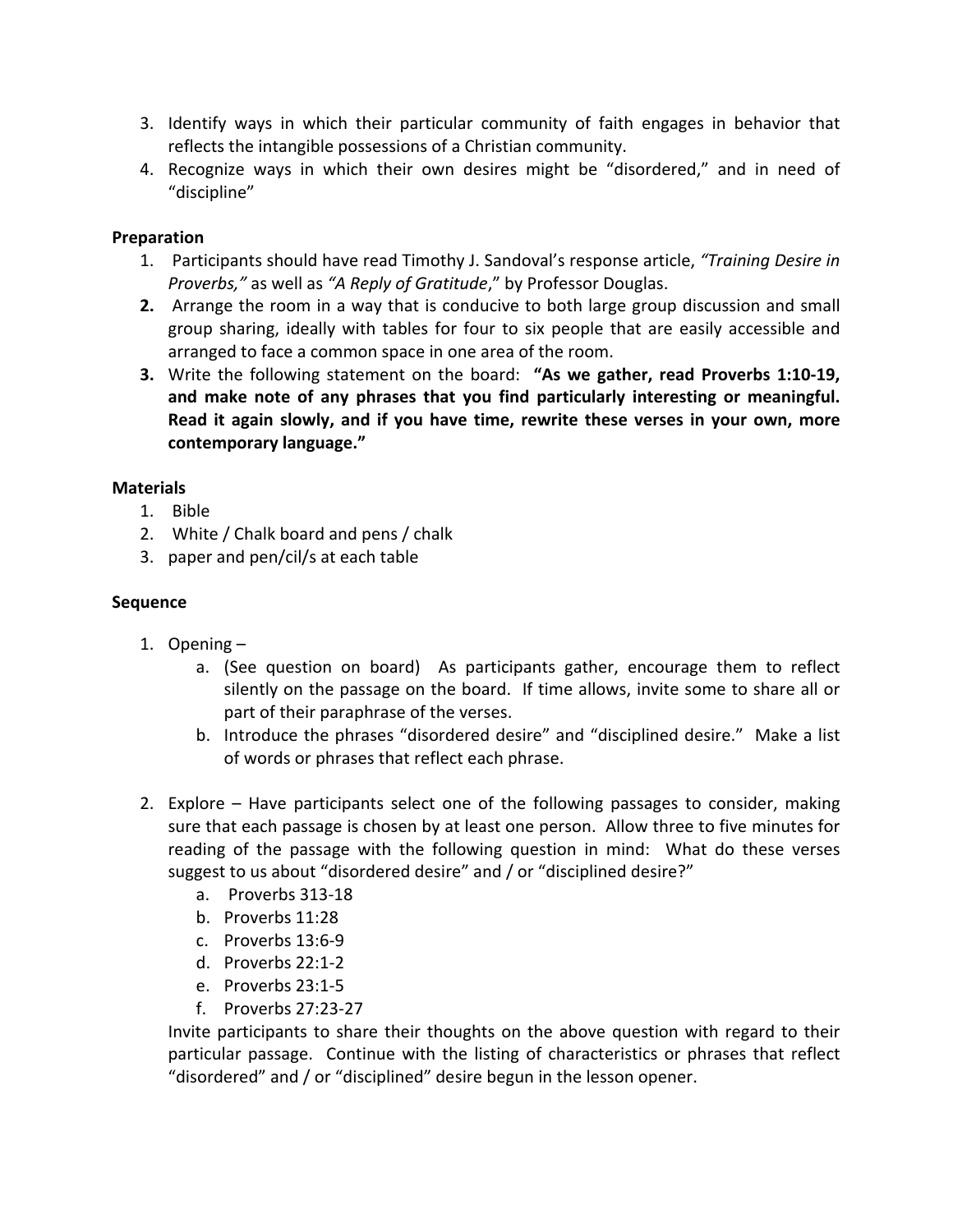- 3. Encounter In his first paragraph, Sandoval suggests that as Christian communities, we "possess much." He then goes on to list the following "possessions" we have as a community of faith. Divide participants into five smaller groups, and assign each group one of the following five "possessions" to consider. Then have the groups discuss ways in which their particular community of faith reflects those gifts of Christian community.
	- a. A long history of Christian doctrine
	- b. Meaningful rituals
	- c. Struggles and pitfalls of community life
	- d. Communal prayer
	- e. Gathering around Scripture
- 4. Respond Sandoval makes the argument that the book of Proverbs makes an attempt to retrain our desire, "away from the pursuit of wealth and toward the quest for wisdom." Douglas responds to Sandoval positively, suggesting that his response is likely the "most useful for the church," in that it forces us to "come face-to-face with a text that has guided…the church for thousands of years because it is wise, practical, and…'inspired by God...useful for teaching, for reproof, for correction, and for training in righteousness.'" (1 Timothy 3:16) Invite the participants to share how the time spent studying Proverbs and engaged in Sandoval's response might begin (or continue) the process of "disciplining" their desires in the days and weeks to come. If time allows, encourage participants to commit to one or two ways of seeking to "discipline" a particular desire by writing it down on paper. Keep it for them until the end of the study and invite them to reflect on their progress.
- **5.** Closing End with prayer, using the Lord's Prayer, or a prayer of your own choosing.

## **Lesson Three Title: Consumed By God**

#### **Concept**

The purpose of this lesson is to present participants with the idea of a connection between our celebration of the Lord's Supper and our own participation in an economic structure. The lesson will challenge participants to think anew about their own participation in the Lord's Supper and how it functions to retrain consumption, both within the church and within the greater society. Using the Lord's Supper as a springboard, participants will begin to see the way/s in which the world relies on the church, as well as ways in which the church relies on the world.

## **Timeframe**

The lesson is written for a 45-minute class period. However, adjustments can be made to accommodate particular situations as needed.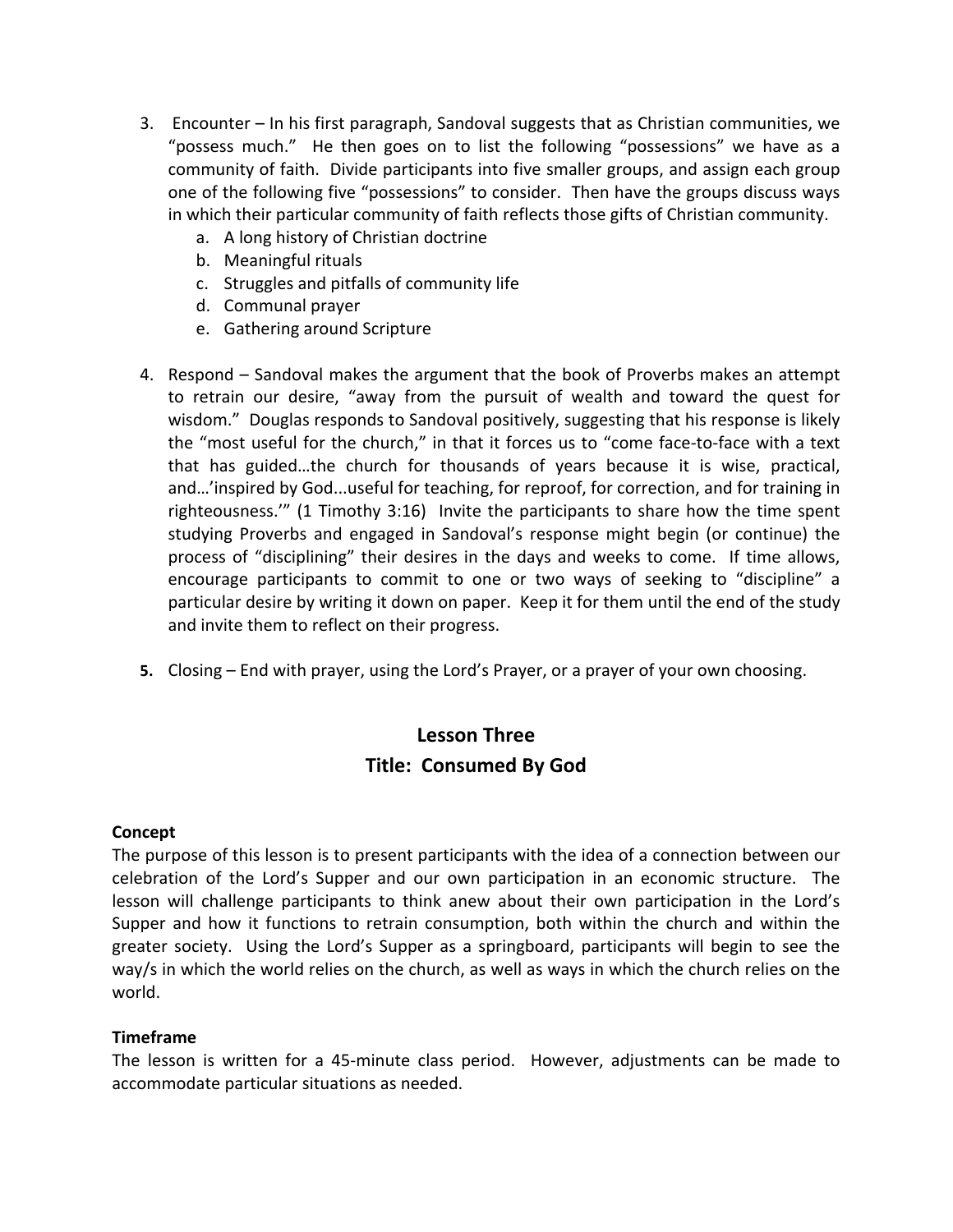## **Goal**

The goal of this session is a) to give participants a richer, fuller understanding of the sacrament of the Lord's Supper and its role in our "consumer" culture, and b) to begin to imagine ways in which the church and its life and rituals shape our thinking and our living within society at large.

### **Objectives**

Participants will:

- 1. Verbalize their own understanding of the meaning of the Lord's Supper.
- 2. Identify a Reformed understanding of the meaning of the Lord's Supper.
- 3. Recognize the way in which our participation in the life of a community of faith helps to re-order our desires by turning our consumption "inside out."
- 4. Name at least three ways in which the church shapes and directs both our thinking and our living in times of economic crisis.
- 5. Identify at least two ways in which their own community of faith serves as a model for the wider economic life of society.

### **Preparation**

- *1.* Participants should have read Todd Cioffi's response article, *"The Economic Crisis and the Church,"* as well as *"A Reply of Gratitude*," by Professor Douglas.
- 2. Arrange the room in a way that is conducive to both large group discussion and small group sharing, ideally with tables for four to six people that are easily accessible and arranged to face a common space in one area of the room
- **3.** Write the following statement on the board: **"As we gather, reflect on the significance of participating in the Lord's Supper for you. Spend a few moments sharing with others until we are ready to begin."**

#### **Materials**

- 1. Bible
- 2. White / Chalk board and pens / chalk
- 3. paper and pen/cil/s at each table
- 4. Resources on a Reformed understanding of the meaning of the Lord's Supper from a theology textbook (such as Dan Migliore's *Faith Seeking Understanding*) or literature from the PCUSA's Office of Theology and Worship, available online at www.pcusa.org/theologyandworship/.
- 5. A copy of the Great Prayer of Thanksgiving

#### **Sequence**

- 1. Opening (See question on board) As participants gather, encourage them to share with one another their own personal reflections on the significance of the Lord's Supper.
- 2. Explore Allow participants five to seven minutes in smaller groups to peruse the gathered resources on the meaning of the Lord's Supper. Encourage them to write down new information they encounter, or any words or phrases that strike a chord for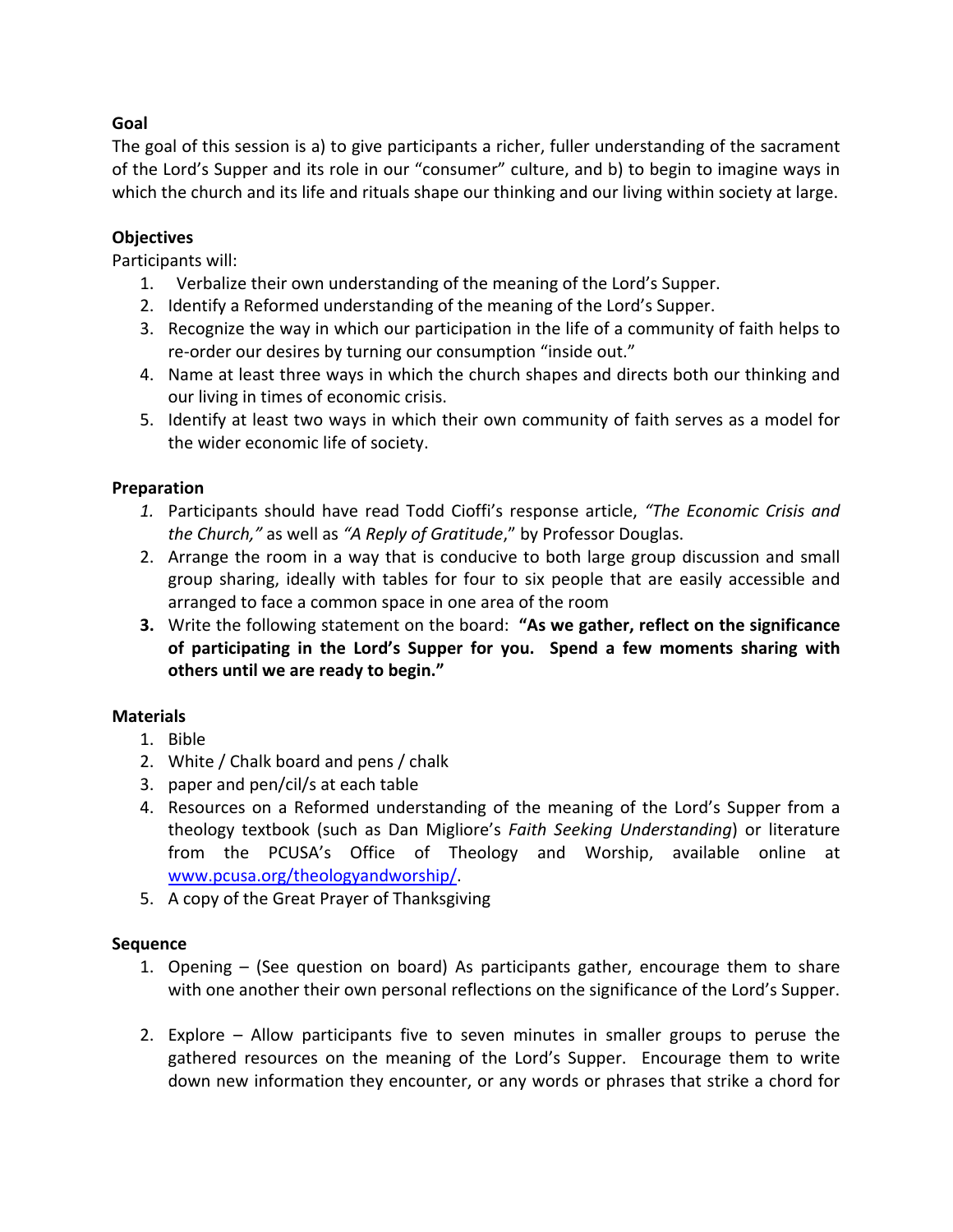them. Call the group back together and have them share and discuss their findings and reactions to what they read, shared, and learned.

- 3. Encounter Cioffi maintains that we in the church are consumers as we "partake of the Lord's Supper, take in the preaching of the Word, embrace the fellowship of the Christian community… " However, our consuming is "turned inside out." He continues: "As a social production divinely orchestrated, the church's ongoing practice of the Lord's Supper trains our desires and thereby trains how we see and desire the world around u, giving us the needed vision to see things aright." In light of his remarks, spend some time in discussion around Cioffi's discussion questions. Invite participants to work in smaller groups, assigning one question per group, followed by a time of summarizing their discussion / responses.
	- a. Do you see the church, indeed your local church, as the Body of Christ, as Christ's presence in the world? What difference does this make to see the local church as Christ's body?
	- b. If the church is at least a glimpse of *true society*, what difference does this make in how we see our local congregations?
	- c. How does seeing the church as the Body of Christ and God's true society shape and direct our thinking and lives during this country's economic crisis?

Gather back as one group and invite a group representative to share / summarize their discussion and / or responses.

- 4. Respond Continue wrestling with Cioffi's discussion questions as a large group by considering the following together:
	- a. If the church is called to live out economic life as God intends, what would have to change in your local church? What should remain the same?
	- b. How can we begin to offer up our churches as models for the wider economic life of our society? Indeed, how can we offer up our churches as models for social life in general?
- **5.** Closing End with a version of the Great Prayer of Thanksgiving, commonly prayed at the celebration of the Lord's Supper, or a prayer of your choosing.

## **Lesson Four Title: Our Economy, God's Economy**

#### **Concept**

The purpose of this lesson is to encourage participants to consider the notions of both greed and idolatry. The lesson will challenge participants to expand their own, perhaps limited, previous notions of each of these words, broadening their scope and blurring the difference between the two. Using these terms as a springboard, participants will be encouraged to consider them in light of their own experience with debt and credit, as well as their own experiences as a member of "God's economic system," as reflected in one of Jesus' parables.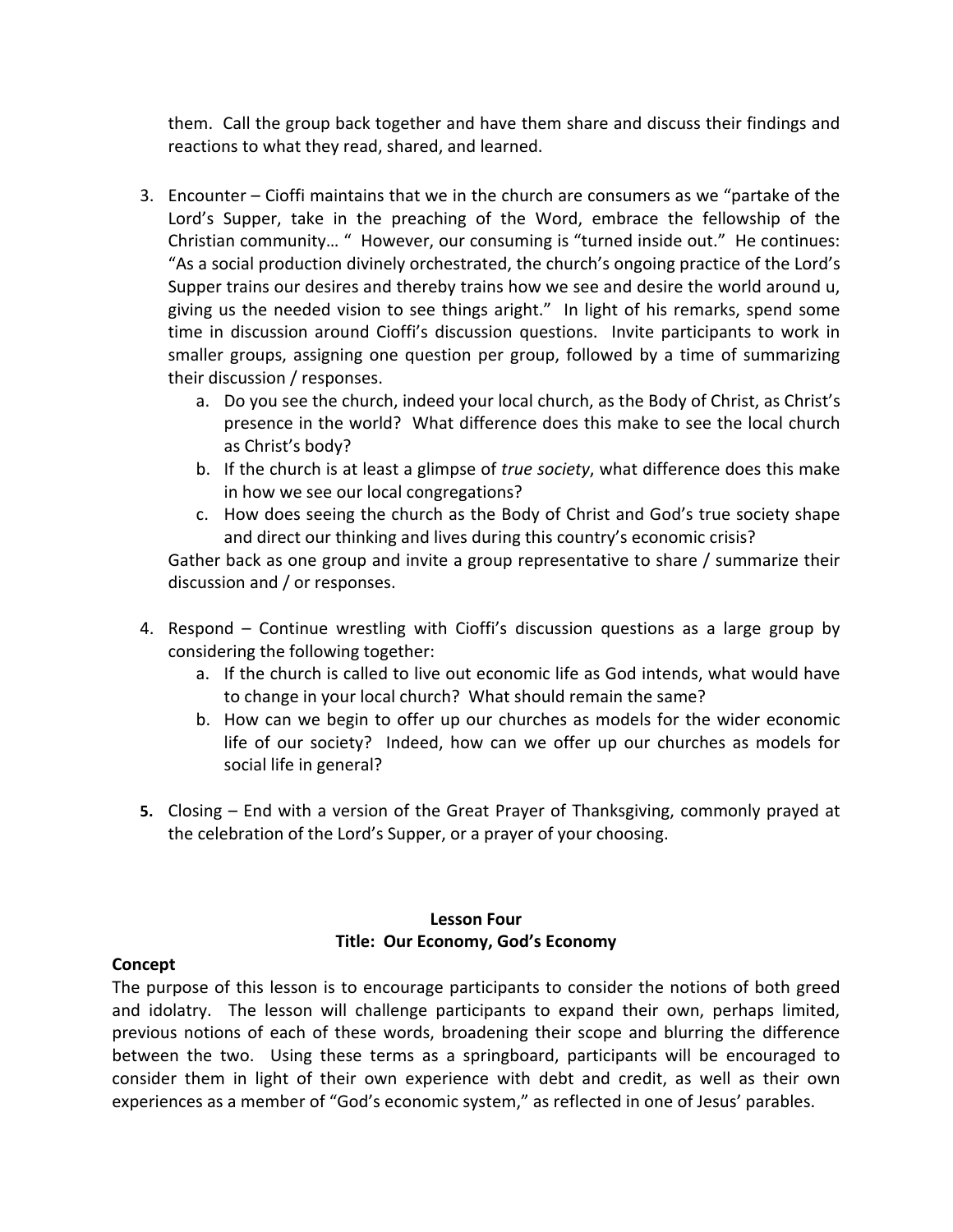#### **Timeframe**

The lesson is written for a 45-minute class period. However, adjustments can be made to accommodate particular situations as needed.

#### **Goal**

The goal of this session is to a) allow participants to reflect on their own personal experience with credit, greed, and idolatry (of wealth / prosperity), and b) to begin to imagine new ways in which we can live as good stewards and faithful disciples amidst a world of greed / idolatry, knowing that God's economy is closer to perfect than any economic system at work in the world today.

## **Objectives**

Participants will:

- 7. Define "greed" and "idolatry" for themselves, then for the class as a whole
- 8. Identify changes that have occurred over time in our understanding of "greed" and "idolatry."
- 9. Recognize ways in which their own lives have reflected both greed and idolatry with regard to material consumption and use of credit.
- 10. Name at least two ways in which they can give more attention to their Christian commitments with regard to their own consumption in the days and weeks ahead.
- 11. Name at least two ways in which their community of faith might give more attention to its Christian commitments with regard to its own consumption in the days and weeks ahead.

#### **Preparation**

- *4.* Participants should have read Cam Murchison's response article, *"A Response to Capitalism, the Crash, and Christianity,"* as well as *"A Reply of Gratitude*," by Professor Douglas.
- 5. Arrange the room in a way that is conducive to both large group discussion and small group sharing, ideally with tables for four to six people that are easily accessible and arranged to face a common space in one area of the room
- 6. Write the following statement on the board: **"As we gather, spend time sharing together an early "credit" experience. For instance, share responses to the following questions: When did you get your first credit card? When, if ever, did you first get "in trouble" because of a credit card? How has your philosophy of credit evolved over time? If you are a parent, how are you educating your children about credit?**

#### **Materials**

- 4. Bible
- 5. White / Chalk board and pens / chalk
- 6. paper and pen/cil/s at each table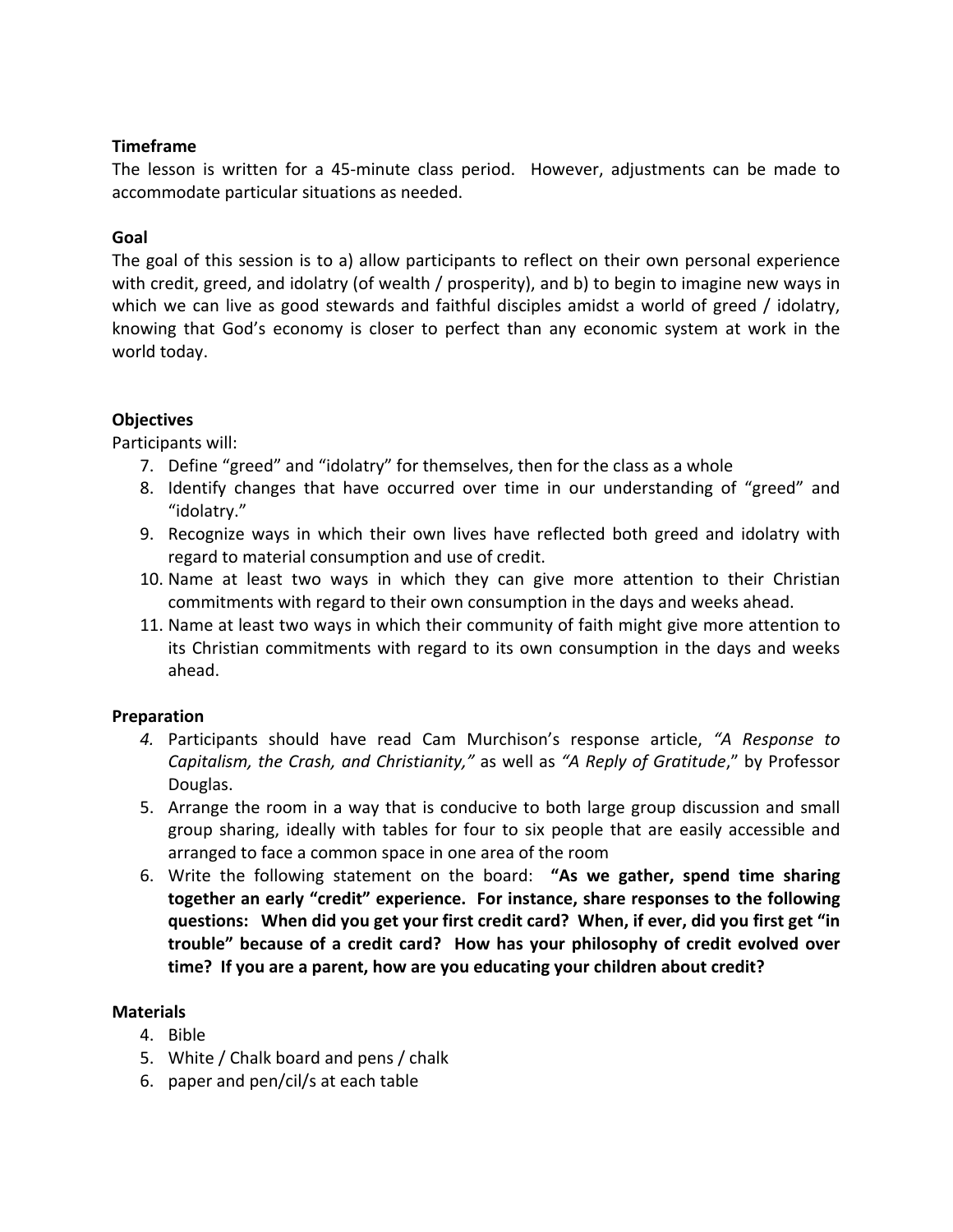#### **Sequence**

- 6. Opening (See question on board) As participants gather, invite them to enter into conversation with one another revolving around the questions on the board. As the beginning time approaches, encourage people to share their experiences with the larger group as they are comfortable.
- 7. Explore Invite participants to work in pairs or groups of three for two to three minutes to come up with their own definitions of a) greed, and b) idolatry. Encourage them to share their definitions, and consolidate them to agree on a collective definition that is acceptable to the whole group. Then, share the following with them:

In the **1983** edition of its *New World Dictionary of the American Language,* Webster defines *greed* as "excessive desire, esp. for wealth." Likewise, its 1983 definition of *idolatry* is "excessive devotion to or reverence for some person or thing."

By **2009**, the Merriam-Webster website defined greed as "a selfish and excessive desire for more of something (as money) than is needed," and idolatry as "the worship of a physical object as a god," and "immoderate attachment or devotion to something."

Paul clearly imagines these two terms as synonymous (cf. Eph 5:5, Col 3:5). Invite participants to consider the following questions, either together or in smaller groups, depending on your class size:

- a. Has there been a shift in meaning of the terms "greed" and "idolatry" over the past 16 years, from 1983 until 2009? If so, describe the shift that seems to have occurred. What might be a reason for any apparent shift in definition / meaning?
- b. Do you agree with Paul's assertion that greed and idolatry are synonymous? Why or why not?
- c. Return to your own recollections of earlier experiences with credit. Share if / how greed and idolatry were at work in your life at that time.
- 8. Encounter Invite someone to read Matthew 18:21-35 aloud. Consider together how this parable might speak to us today as Christians amidst "the crash." What does it say about our own economic system of capitalism? What does it say about God's economy?
- 9. Respond Murchison suggests that, as Christians seeking to respond faithfully in a time of economic crisis, we might begin to consider ways in which our "consuming is consistent with both our resources and our discipleship." Perhaps, he suggests, we should "give more attention that was necessary in the days of easy credit to what things (we) buy, and how (our) buying does or does not reflect (our) Christian commitments."